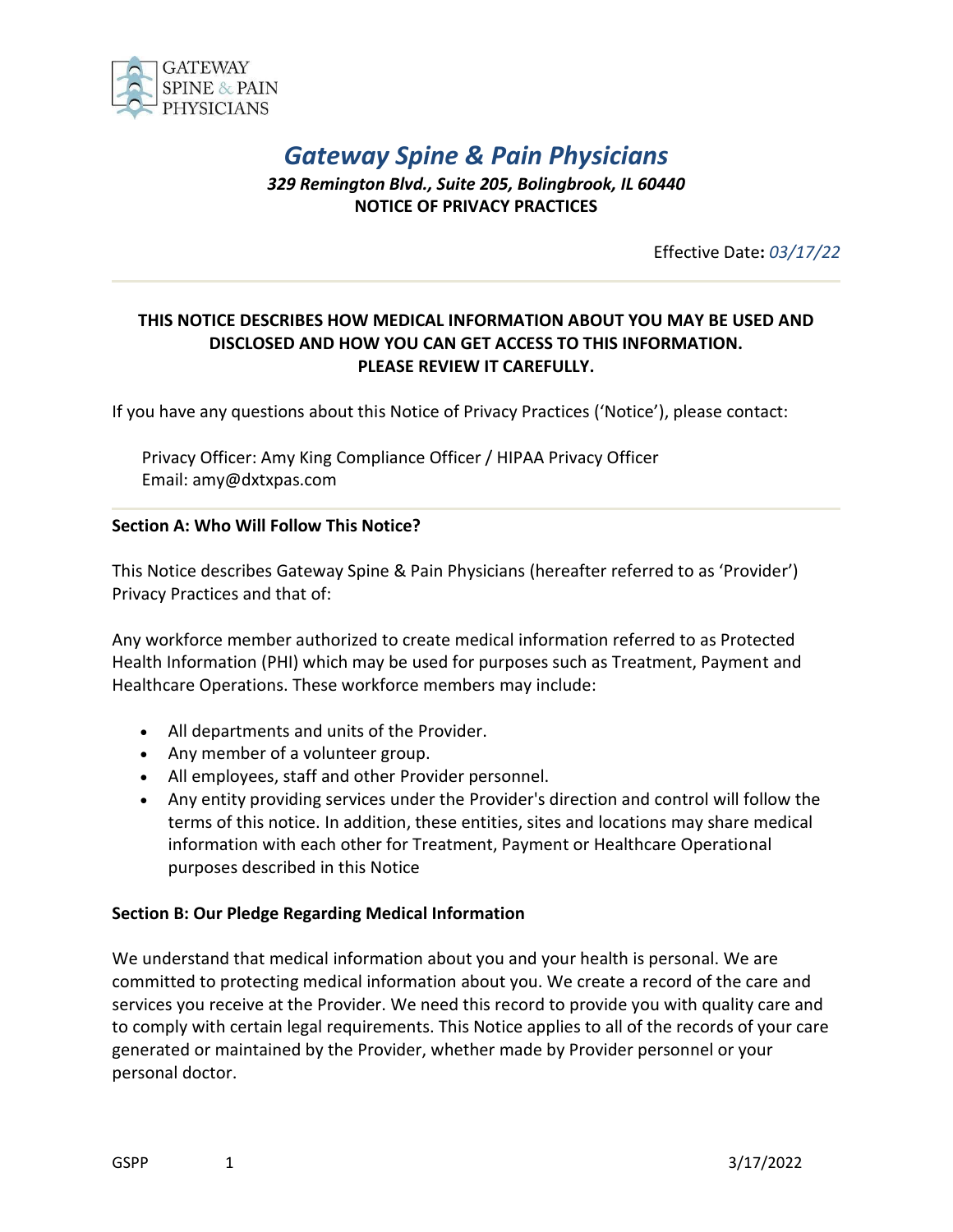

This Notice will tell you about the ways in which we may access, disclose and exchange medical information about you. We also describe your rights and certain obligations we have regarding the use and disclosure of medical information.

We are required by law to:

- Make sure that medical information that identifies you is kept private;
- Make easily available to you this Notice of our legal duties and privacy practices with respect to medical information about you; and
- Follow the terms of the Notice that is currently in effect.

### **Section C: How We May Use and Disclose Medical Information About You**

The following categories describe different ways that we use and disclose medical information. For each category of uses or disclosures we will explain what we mean and try to give some examples. Not every use or disclosure in a category will be listed. However, all of the ways we are permitted to use and disclose information will fall within one of the categories.

- **Treatment.** We may use medical information about you to provide you with medical treatment or services. We may disclose medical information about you to doctors, nurses, technicians, health care students, or other Provider personnel who are involved in taking care of you at the Provider. For example, a doctor treating you for a broken leg may need to know if you have diabetes because diabetes may slow the healing process. In addition, the doctor may need to tell the dietitian if you have diabetes so that we can arrange for appropriate meals. Different departments of the Provider also may share medical information about you in order to coordinate the different things you need, such as prescriptions, lab work and x-rays. We also may disclose medical information about you to people outside the Provider who may be involved in your medical care after you leave the Provider, such as family members, clergy or others we use to provide services that are part of your care.
- **Payment.** We may use and disclose medical information about you so that the treatment and services you receive at the Provider may be billed to and payment may be collected from you, an insurance company or a third party. For example, we may need to give your health plan information about surgery you received at the Provider so your health plan will pay us or reimburse you for the surgery. We may also tell your health plan about a treatment you are going to receive to obtain prior approval or to determine whether your plan will cover the treatment.
- **Healthcare Operations.** We may use and disclose medical information about you for Provider operations. These uses and disclosures are necessary to run the Provider and make sure that all of our patients receive quality care. For example, we may use medical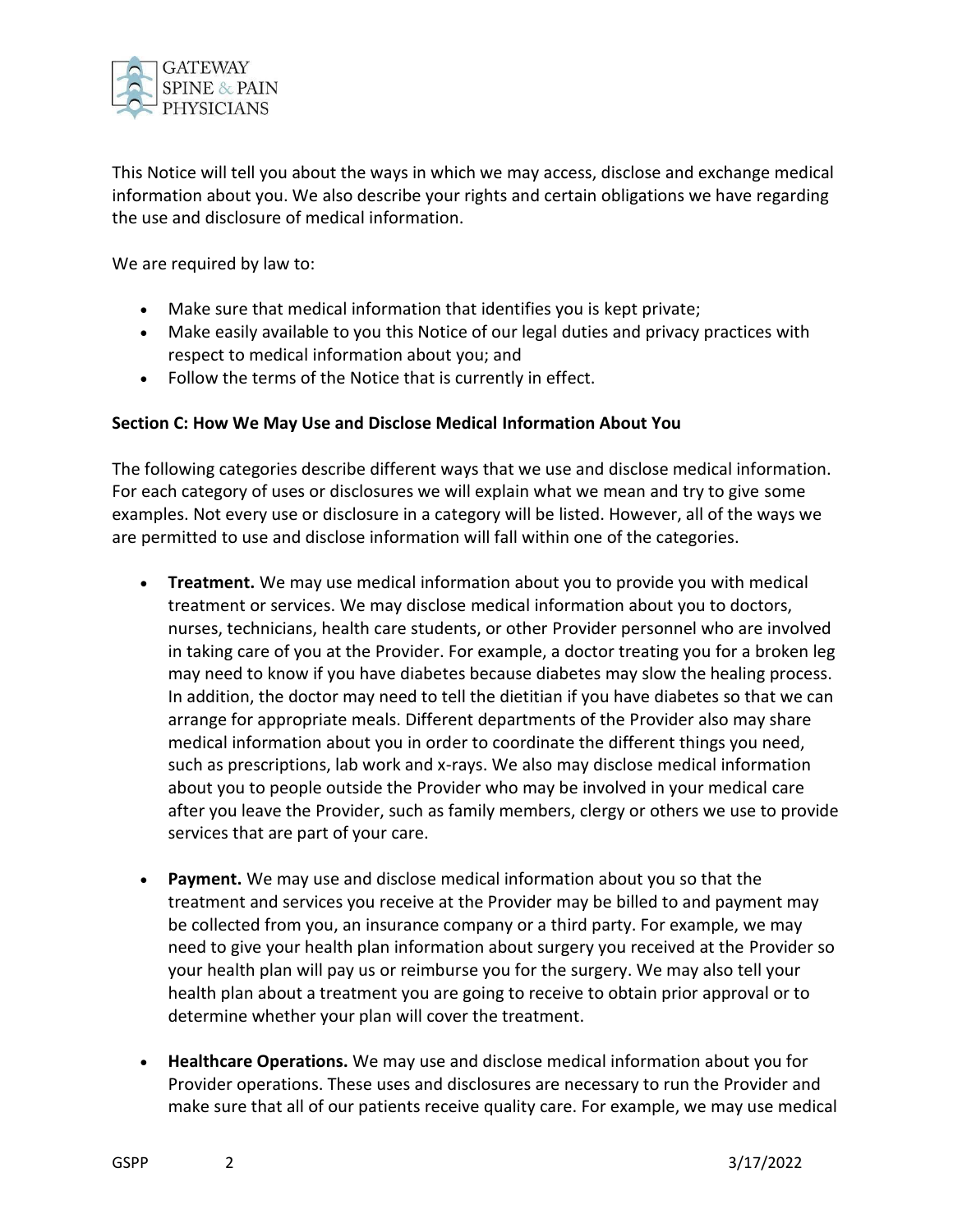

information to review our treatment and services and to evaluate the performance of our staff in caring for you. We may also combine medical information about many Provider patients to decide what additional services the Provider should offer, what services are not needed, and whether certain new treatments are effective. We may also disclose information to doctors, nurses, technicians, health care students, and other Provider personnel for review and learning purposes. We may also combine the medical information we have with medical information from other Providers to compare how we are doing and see where we can make improvements in the care and services we offer. We may remove information that identifies you from this set of medical information so others may use it to study health care and health care delivery without learning a patient's identity.

- **Appointment Reminders.** We may use and disclose medical information to contact you as a reminder that you have an appointment for treatment or medical care at the Provider.
- **Treatment Alternatives.** We may use and disclose medical information to tell you about or recommend possible treatment options or alternatives that may be of interest to you.
- **Health & Related Benefits and Services.** We may use and disclose medical information to tell you about health & related benefits or services that may be of interest to you.
- **Emergencies.** We may use or disclose your medical information if you need emergency treatment or if we are required by law to treat you but are unable to obtain your consent. If this happens, we will try to obtain your consent as soon as we reasonably can after we treat you.
- **Communication Barriers.** We may use and disclose your health information if we are unable to obtain your consent because of substantial communication barriers, and we believe you would want us to treat you if we could communicate with you.
- **Facility Directory.** We may include certain limited information about you in the Facility Directory while you are a patient of the Provider. This information may include your name, location in the Provider, your general condition (e.g., fair, stable, etc.) and your religious affiliation. The Provider Directory information, except for your religious affiliation, may also be released to people who ask for you by name. Your religious affiliation may be given to a member of the clergy, such as a priest or rabbi, even if they do not ask for you by name. This is so your family, friends and clergy can visit you in the Provider and generally know how you are doing.
- **Individuals Involved in Your Care or Payment for Your Care.** We may release medical information about you to a friend or family member who is involved in your medical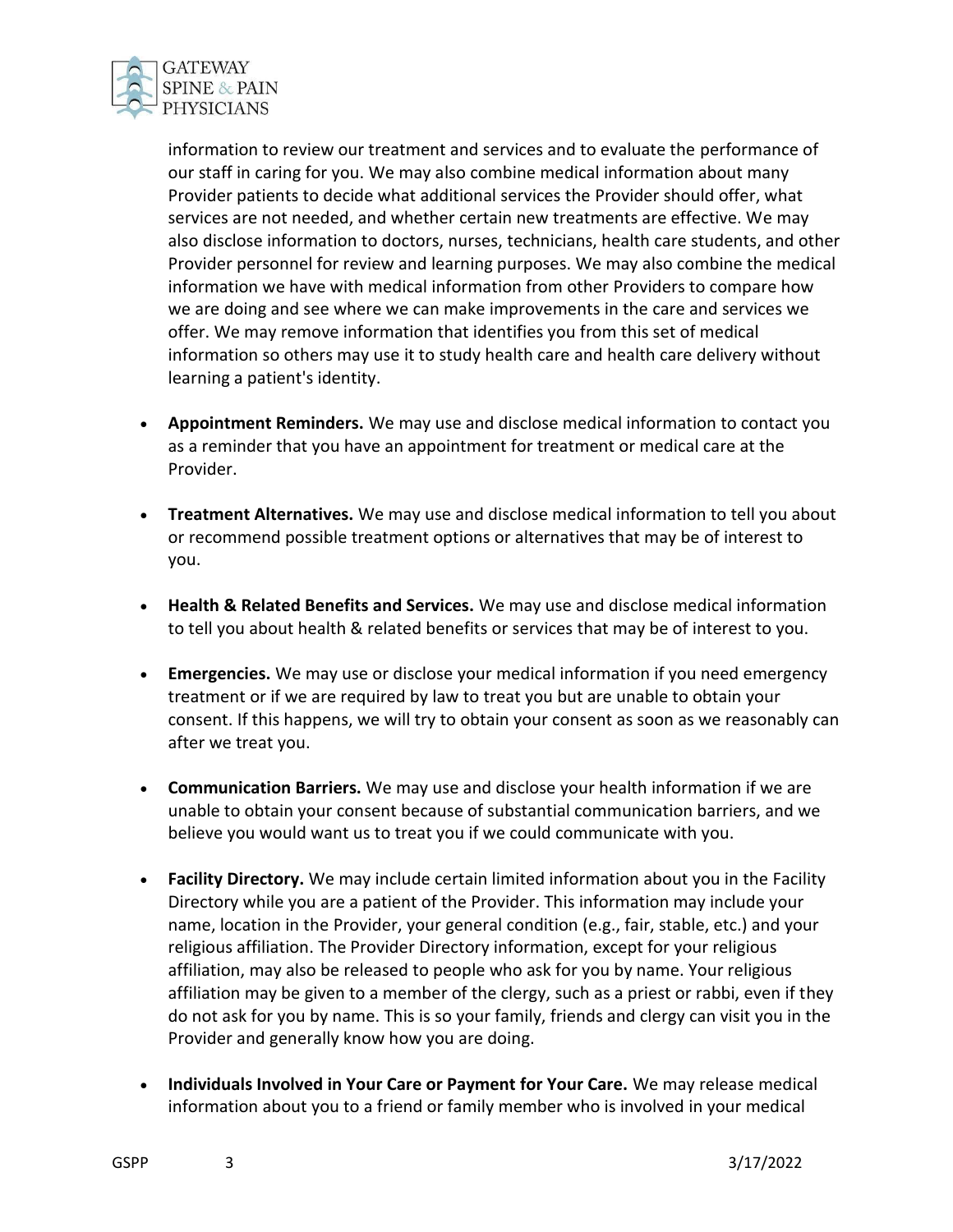

care and we may also give information to someone who helps pay for your care, unless you object and ask us not to provide this information to specific individuals, in writing. In addition, we may disclose medical information about you to an entity assisting in a disaster relief effort so that your family can be notified about your condition, status and location.

- **Research.** Under certain circumstances, we may use and disclose medical information about you for research purposes. For example, a research project may involve comparing the health and recovery of all patients who received one medication to those who received another, for the same condition. All research projects, however, are subject to a special approval process. This process evaluates a proposed research project and its use of medical information, trying to balance the research needs with patients' need for privacy of their medical information. Before we use or disclose medical information for research, the project will have been approved through this research approval process, but we may, however, disclose medical information about you to people preparing to conduct a research project, for example, to help them look for patients with specific medical needs, so long as the medical information they review does not leave the Provider. We will almost always generally ask for your specific permission if the researcher will have access to your name, address or other information that reveals who you are, or will be involved in your care at the Provider.
- **As Required by Law.** We will disclose medical information about you when required to do so by federal, state or local law.
- **To Avert a Serious Threat to Health or Safety.** We may use and disclose medical information about you when necessary to prevent a serious threat to your health and safety or the health and safety of the public or another person. Any disclosure, however, would only be to someone able to help prevent the threat.
- **E-mail Use.** E-mail will only be used for communications with you following this organization's current policies and practices and with your permission. The use of secured, encrypted e-mail is encouraged.
- **Notice of Privacy Practices (NPP) Distribution.** The Privacy Rule requires a covered entity that maintains a web site providing information about the covered entity's services or benefits to prominently post its NPP on its web site.

When we first delivery health care service to an individual electronically, such as through e-mail, or over the Internet, we may send an electronic NPP automatically and contemporaneously in response to the individual's request for service.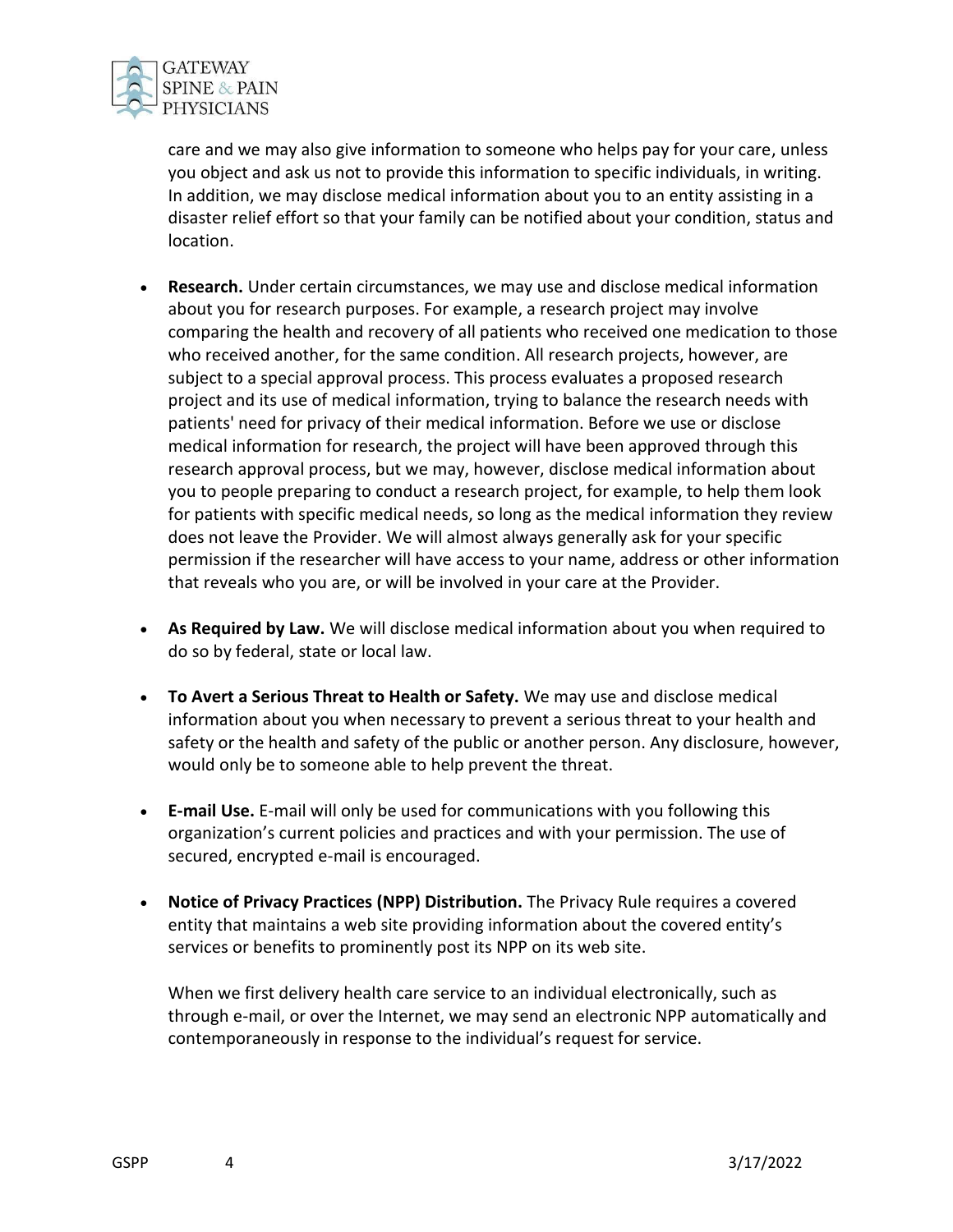

We may e-mail an NPP to an individual if the individual agrees to receive an electronic NPP (although the individual always retains the right to receive a paper copy of the NPP upon request).

We will make the latest notice (i.e., the one that reflects any changes in privacy policies) available at our office or facility for individuals to request to take with them, and post it in a clear and prominent location at the facility.

#### **Section D: Special Situations**

- **Organ and Tissue Donation.** If you are an organ donor, we may release medical information to organizations that handle organ procurement or organ, eye or tissue transplantation or to an organ donation bank, as necessary to facilitate organ or tissue donation and transplantation.
- **Military and Veterans.** If you are a member of the armed forces, we may release medical information about you as required by military command authorities. We may also release medical information about foreign military personnel to the appropriate foreign military authority.
- **Workers' Compensation.** We may release medical information about you for workers' compensation or similar programs.
- **Public Health Risks.** We may disclose medical information about you for public health activities. These activities generally include the following:
	- $\circ$  to prevent or control disease, injury or disability;
	- $\circ$  to report births and deaths;
	- o to report child abuse or neglect;
	- $\circ$  to report reactions to medications or problems with products;
	- $\circ$  to notify people of recalls of products they may be using;
	- $\circ$  to notify a person who may have been exposed to a disease or may be at risk for contracting or spreading a disease or condition; and
	- $\circ$  to notify the appropriate government authority if we believe a patient has been the victim of abuse, neglect or domestic violence. We will only make this disclosure if you agree or when required or authorized by law.
- **Health Oversight Activities.** We may disclose medical information to a health oversight agency for activities authorized by law. These oversight activities include, for example, audits, investigations, inspections, and licensure. These activities are necessary for the government to monitor the health care system, government programs, and compliance with civil rights laws.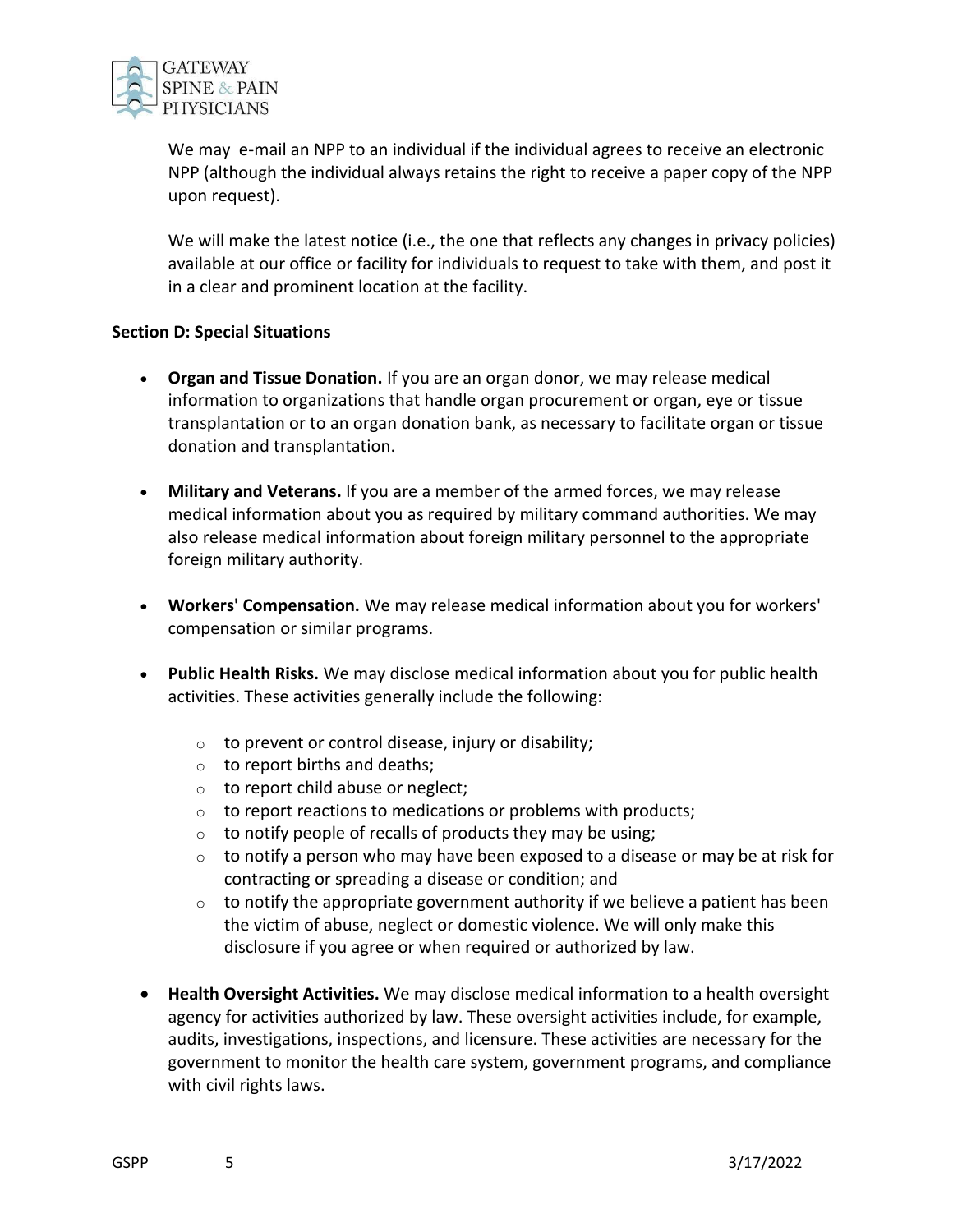

- **Lawsuits and Disputes.** If you are involved in a lawsuit or a dispute, we may disclose medical information about you in response to a court or administrative order. We may also disclose medical information about you in response to a subpoena, discovery request, or other lawful process by someone else involved in the dispute, but only if efforts have been made to tell you about the request or to obtain an order protecting the information requested.
- **Law Enforcement.** We may release medical information if asked to do so by a law enforcement official:
	- $\circ$  in response to a court order, subpoena, warrant, summons or similar process;
	- $\circ$  to identify or locate a suspect, fugitive, material witness, or missing person;
	- $\circ$  about the victim of a crime if, under certain limited circumstances, we are unable to obtain the person's agreement;
	- $\circ$  about a death we believe may be the result of criminal conduct;
	- o about criminal conduct at the Provider; and
	- $\circ$  in emergency circumstances, to report a crime; the location of the crime or victims; or the identity, description or location of the person who committed the crime.
- **Coroners, Medical Examiners and Funeral Directors.** We may release medical information to a coroner or medical examiner. This may be necessary, for example, to identify a deceased person or determine the cause of death. We may also release medical information about patients of the Provider to funeral directors as necessary to carry out their duties.
- **National Security and Intelligence Activities.** We may release medical information about you to authorized federal officials for intelligence, counterintelligence, and other national security activities authorized by law.
- **Protective Services for the President and Others.** We may disclose medical information about you to authorized federal officials so they may provide protection to the President, other authorized persons or foreign heads of state or conduct special investigations.
- **Inmates.** If you are an inmate of a correctional institution or under the custody of a law enforcement official, we may release medical information about you to the correctional institution or law enforcement official. This release would be necessary for the institution to provide you with health care, to protect your health and safety or the health and safety of others, or for the safety and security of the correctional institution.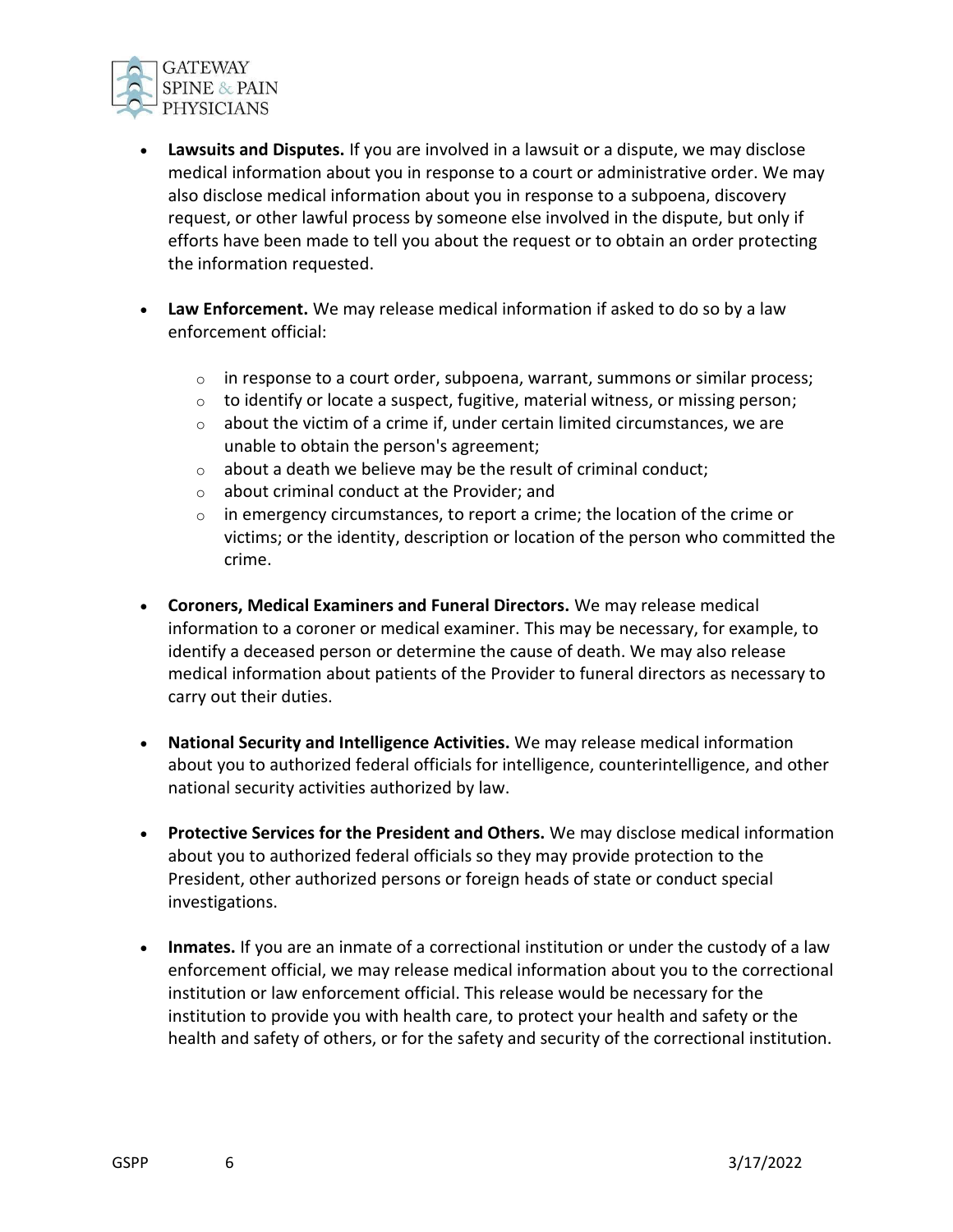

### **Section E: Your Rights Regarding Medical Information About You**

You have the following rights regarding medical information we maintain about you:

- **Right to Access, Inspect, Copy and Direct Copies to be Sent.** You have the right to access and inspect or have copies of your record of the medical information that may be used to make decisions about your care, with a few exceptions. Copies may be requested for yourself or you may opt to have them sent to any party you wish. Such access, inspection or copies will be provided to you in a timely manner, typically not more than 30 days after you make the request. Usually, this includes medical and billing records, but may not include psychotherapy notes.
- If we maintain your information electronically you may request a copy of your records via a mutually agreed upon electronic format. If we fail to agree upon an electronic format for delivery of electronic copies, we will provide you with a paper copy for your records. This organization will comply with all Health Information Portability and Accountability Act (HIPAA) and 21<sup>st</sup> Century Cures Act rules. These rules assist our patients and their personal representatives with access, disclosure and exchange of their electronic health information.
- If you request a copy of the information in either paper or electronic format, we may charge a fee for the costs of copying, mailing or other supplies associated with your request.
- We may deny your request to provide access to inspect and copy medical information in certain very limited circumstances. If you are denied access to medical information, in some cases, you may request that the denial be reviewed. Another licensed health care professional chosen by the Provider will review your request and the denial. The person conducting the review will not be the person who denied your request. We will comply with the outcome of the review.
- **Right to Amend.** If you feel that medical information, we have about you is incorrect or incomplete, you may request us to amend the information. You have the right to request an amendment for as long as the information is kept by or for the Provider. In addition, you must provide a reason that supports your request.
- We may deny your request for an amendment if; it is not in writing or does not include a reason to support the request or for other reasons. Typical reasons for denial of an amendment request include if you ask us to amend information that:
	- $\circ$  Was not created by us, unless the person or entity that created the information is no longer available to make the amendment;
	- $\circ$  Is not part of the medical information kept by or for the Provider;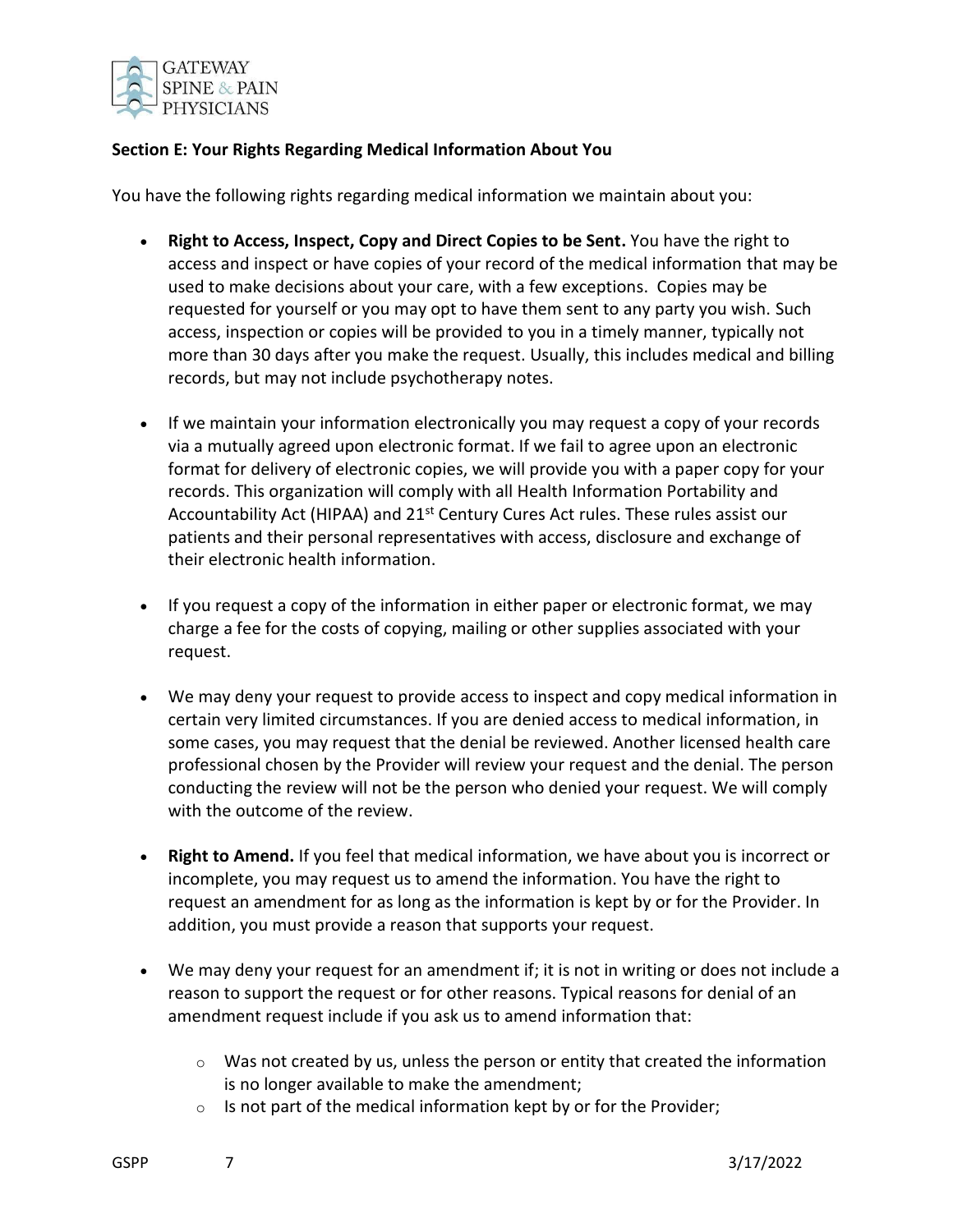

- $\circ$  Is not part of the information which you would be permitted to inspect and copy; or
- o Is accurate and complete.
- **Right to an Accounting of Disclosures.** You have the right to request an 'Accounting of Disclosures'. This is a list of the disclosures we made of medical information about you. Your request must state a time period which may not be longer than six years and may not include dates before April 14, 2003. Your request should indicate in what form you want the list (for example, on paper or electronically, if available). The first list you request within a 12-month period will be complimentary. For additional lists, we may charge you for the costs of providing the list. We will notify you of the cost involved and you may choose to withdraw or modify your request at that time before any costs are incurred.
- **Right to Request Restrictions.** You have the right to request a restriction or limitation on the medical information we use or disclose about you for treatment, payment or healthcare operations. We require that any requests for use or disclosure of medical information be made in writing. In some cases we are not required to agree to these requests, however if we do agree to them we will abide by these restrictions. We will always notify you of our decisions regarding restriction requests in writing.

You have the right to request, in writing, a limit on the medical information we disclose about you to someone who is involved in your care or the payment for your care, like a family member or friend. For example, you could ask that we not use or disclose information about a surgery you had. In your request, you must tell us what information you want to limit, whether you want to limit our use, disclosure or both, and to whom you want the limits to apply, for example, disclosures to your spouse.

You also have the right, which we may not refuse (except as listed below), to restrict use and disclosure of your medical information about a service or item for which you have paid completely out of pocket, for payment (e.g., your insurance company) and operational (but not treatment) purposes, if you have completely paid your bill for this item or service. We are not required to accept your request for this type of restriction until you have completely paid your bill (zero balance) for this item or service or if the request is contrary to any law. We are not required to notify other healthcare providers of these types of restrictions, that is your responsibility.

• **Right to Receive Notice of a Breach.** We are required to notify you under the HIPAA rules by first class mail or by e-mail (if we offered and you have indicated a preference to receive information by e-mail), of any breaches of Unsecured Protected Health Information as soon as possible, but in any event, no later than 60 days following the discovery of "Unsecured Protected Health Information" is information that is not secured through the use of a technology or methodology identified by the Secretary of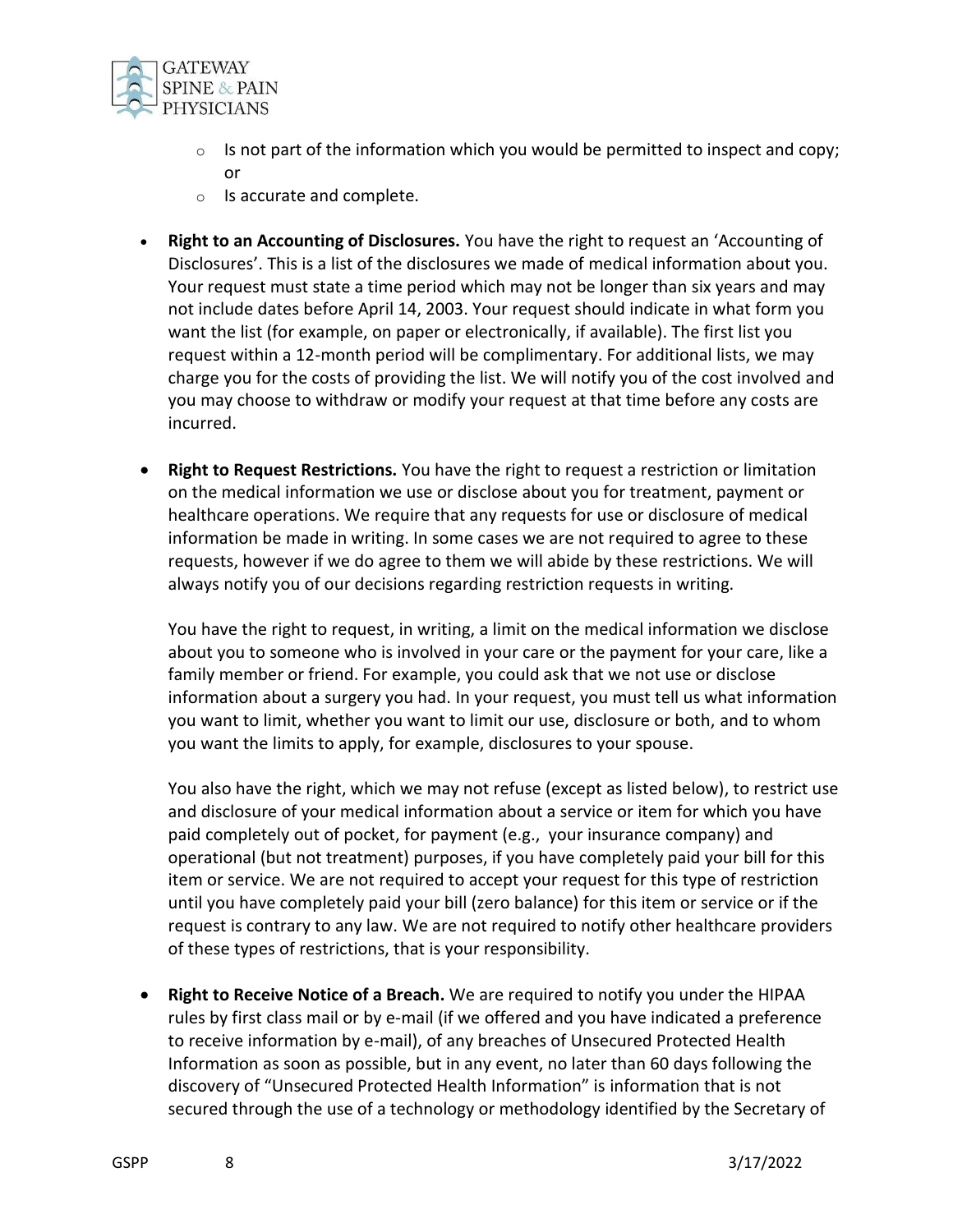

the U.S. Department of Health and Human Services to render the Protected Health Information unusable, unreadable, and undecipherable to unauthorized users.

- **Right to Request Confidential Communications.** You have the right to request that we communicate with you about medical matters in a certain way or at a certain location. For example, you can ask that we only contact you at work or hard copy or e-mail. We will not ask you the reason for your request. We will accommodate all reasonable requests. Your request must specify how or where you wish to be contacted.
- **Right to a Paper Copy of This Notice.** You have the right to a paper copy of this Notice. You may ask us to give you a copy of this Notice at any time. Even if you have agreed to receive this Notice electronically, you are still entitled to a paper copy of this Notice.

#### **Section F: Changes to This Notice**

We reserve the right to change this Notice. We reserve the right to make the revised or changed Notice effective for medical information we already have about you as well as any information we receive in the future. We will post a copy of the current Notice. The Notice will contain on the first page, in the top right-hand corner, the effective date. In addition, each time you register at or are admitted to the Provider for treatment or health care services as an inpatient or outpatient, we will offer you a copy of the current Notice in effect.

#### **Section G: Complaints**

If you believe your privacy rights have been violated, you may file a complaint with the Provider or with the Secretary of the Department of Health and Human Services; <http://www.hhs.gov/ocr/privacy/hipaa/complaints/index.html>

To file a complaint with the Provider, contact the individual listed on the first page of this Notice. All complaints must be submitted in writing. You will not be penalized for filing a complaint.

If you believe you have been subject to information blocking you may file a complaint with the office of the Inspector General (OIG).

#### **Section H: Other Uses of Medical Information**

Other uses and disclosures of medical information not covered by this Notice or the laws that apply to us will be made only with your written permission. If you provide us permission to use or disclose medical information about you, you may revoke that permission, in writing, at any time. If you revoke your permission, we will no longer use or